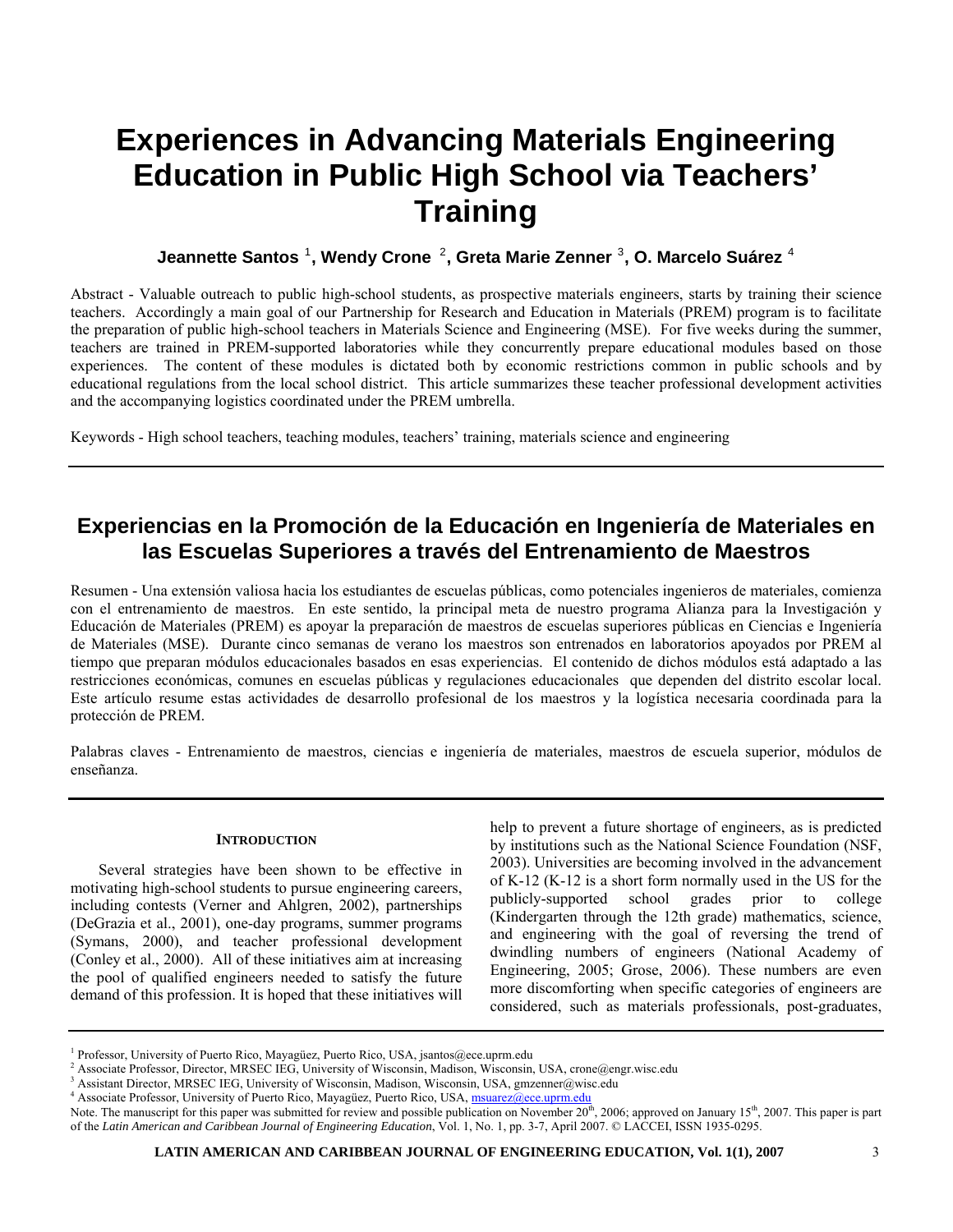minorities, and women. The current national K-12 educational system (May, 2003) does a particularly poor job of preparing women and underrepresented minorities in science, mathematics, engineering (Grose, 2006), and technology. Nevertheless, career opportunities for engineers in general and materials engineers in particular are on the rise. In particular, materials engineers are among the best remunerated engineers in the US, according to a recent survey (Roncone, 2005). The smaller numbers of engineering graduates indicate, therefore, that information about opportunities and salaries is not reaching the high school population at the appropriate levels. In particular, underrepresented minority students enrolled in public high schools are even less exposed to that information and the challenges and excitement of engineering. This article describes our experiences as part of a project at the University of Puerto Rico-Mayagüez (UPRM) that aims to increase student awareness of and appreciation for the potential career opportunities for Hispanics in materials engineering. However, rather than focusing our efforts on the student population, we propose a professional development program that introduces teachers to material science and engineering (MSE). The preparation of teachers is a strategy for continual and lasting impact on students.

#### **THEORETICAL FRAMEWORK**

The University of Puerto Rico-Mayagüez is the US institution with the largest number of Hispanic engineering graduates (Bird Picó, 2003). UPRM was ranked sixth in the nation for the number of engineering bachelor's degrees awarded to women in 2004-2005 and second for the percentage of female graduates in engineering (Gibbons, 2006). With a student body of 12,000 (almost 5,000 of which are in engineering), this is the only public university on the island that grants engineering degrees.

In April 2004, UPRM established a broad collaboration with the University of Wisconsin-Madison (UW) via a Partnership for Research and Education in Materials (PREM) program sponsored by NSF. A main participant of the partnership is UW's NSF-funded Materials Research Science and Engineering Center (MRSEC) on Nanostructured Interfaces. In particular, one of the undertakings of the MRSEC, the Research Experiences for Teachers (RET) program, focuses on preparing teachers in nanoscale science and engineering topics related to MSE. This UW-based RET program served as a model for the Summer Research Experience for public high-school teachers from the Mayagüez School District, a program run by the UPRM's PREM Office of Education and Outreach (OEO). The experience of the UW MRSEC group provided a first-class resource for the success of this UPRM initiative.

RET programs are common in many universities and have proven to be a practical strategy in helping to reinforce the science background of teachers and prepare them in emerging sciences and technologies. New and rapid developments in science and technology make such teacher professional development programs an urgent necessity.

At the moment, several initiatives are being conducted throughout the University of Puerto Rico System with parallel goals that address facilitating the professional development of K-12 teachers. The largest of such initiatives is AlaCima, an island-wide program. The program description can be found in the given reference (AlaCima, 2006). AlaCima has established Resource Centers in several of the participating schools that facilitate the incorporation of new modules and materials into the classroom. Another such program is AFAMaC, which offers middle-school teachers professional development training in mathematics and science (AFAMaC, 2006). The PREM Summer Research Experience program for teachers presented here broadens the impact of pre-existing initiatives by incorporating a rapidly-expanding area of knowledge: materials science and engineering.

#### **SCOPE OF THE SUMMER RESEARCH EXPERIENCE PROGRAM**

The primary goal of the UPRM Summer Research Experience program is to provide teachers with research practice in a professional environment. Participants learn about a number of MSE topics, develop a project, produce presentations as progress reports, and create an instruction module. The individual project themes all relate to material science and engineering. We have found that this program structure is effective in facilitating teacher understanding of a new and challenging topic and in providing immediate feedback on the teachers' understanding of their topics. If a teacher fully understands a concept, s/he will be able to talk clearly about it, create effective analogies, design content assessment, and plan related classroom and laboratory activities. In addition, as a result of the high number of presentations the teachers are required to give on their topics and the related educational module they need to develop, the teachers become very conversant on their specific research topic.

To spread the enthusiasm for and interest in MSE, the teachers are asked to design their instruction module in such a way as to foster interest and enthusiasm among school students and other teachers about the subject matter. It is also required that the module be constructed at minimum cost to accommodate common budget restrictions in public schools.

#### **DETAILS OF SUMMER RESEARCH EXPERIENCE PROGRAM**

A series of activities were important for establishing the Summer Research Experience program, including announcing and advertising the program; selecting the participants; creating a program calendar; choosing professional development activities (such as the development of basic knowledge, scientific knowledge, and the project itself); and managing the personnel involved.

 A call for prospective teacher participants was distributed among Mayagüez-area high schools. The application required basic information, such as past experience and contact information. Due to time constraints, all teachers were personally invited for the summer of 2005, the initial phase of the project. A full selection process will be carried out when necessitated by a higher number of applicants. The proposed selection process is to choose each teacher through a selection committee that will evaluate and interview the candidates.

A full agenda of the first day and a schedule of the entire five-week program were given to the teachers. The first day,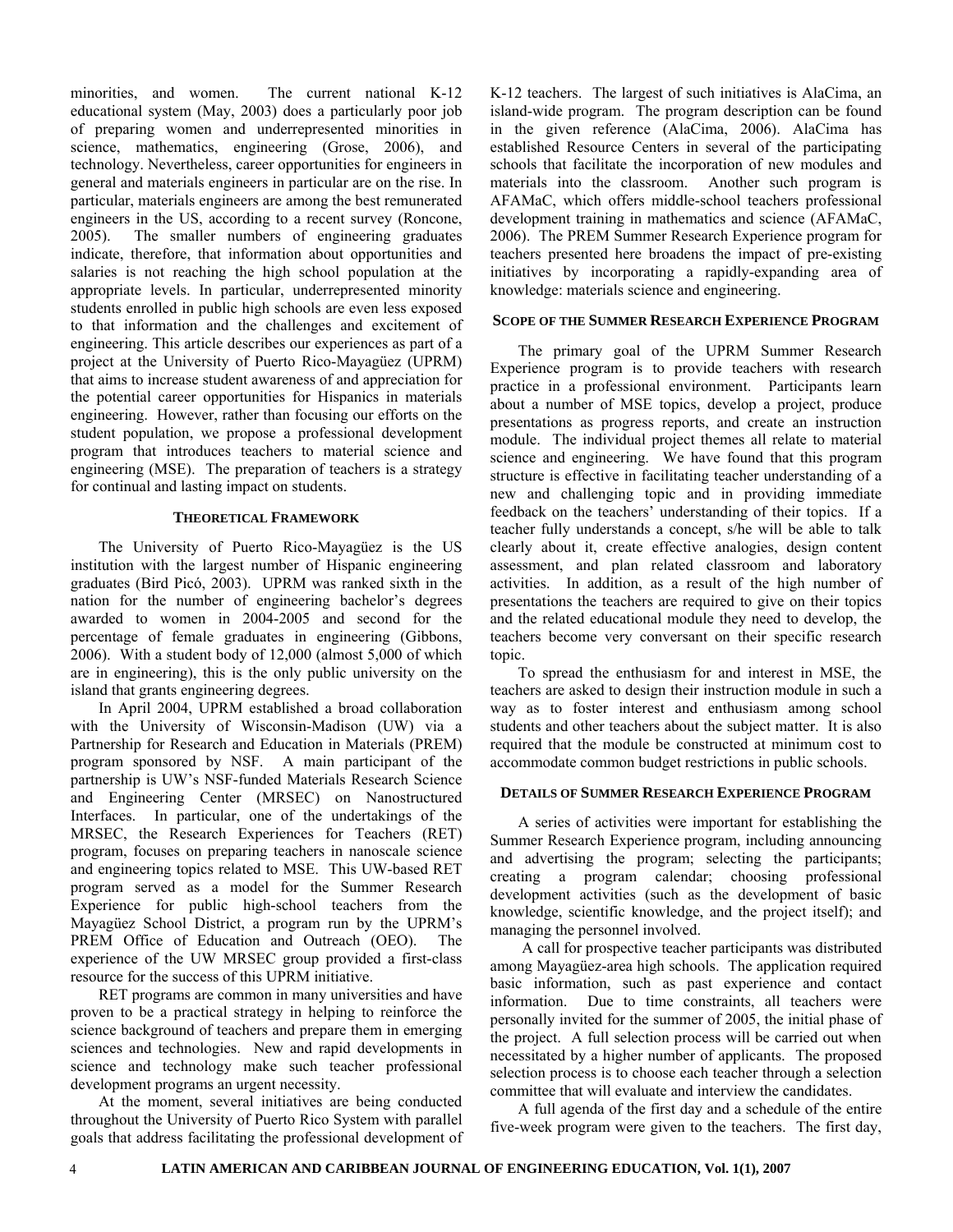an important one, was used for orientation and administrative details, such as parking arrangements, acquisition of keys, and any other necessary paperwork.

Before the summer program began, all UPRM investigators participating in the PREM program provided a project title and a draft of a possible research topic. This allowed the teachers to have a brief description of the available projects on the first day. The investigators also gave a short, informal presentation to the teachers. In the future, the teachers will receive the list prior to the first day to allow them to think about which project would be the best fit for their interests and background. The second day all teachers provided their first three choices. A project was assigned to each teacher according to preference, the investigators' recommendations, and the demand of the project. The investigator became the teacher's research advisor.

During the first week of the program, the teachers participated in several workshops on fundamental skills such as Word, Excel, Power Point, and the use of the library and Internet. This provided the teachers with the basic tools necessary for easily preparing a presentation every week and knowing how to present their data and communicate their progress. For this purpose, all teachers had an account in the Engineering Computer Laboratory where the necessary software and Internet access are available. There was a student in the computer lab ready to answer questions during regular operation hours, which meant that the teachers could go any time they wanted to process their data and start working on their modules, presentations, etc.

The teachers also participated in activities related to the scientific component of their program experience. They visited all PREM research laboratories, attended a weekly seminar, and had group meetings. The laboratory visits included a small presentation about what was done in those labs. The weekly seminar was a technical presentation by each PREM investigator. The teachers learned about most of the research on MSE conducted at UPRM through these two activities. During group meetings they presented their work and learned about the other teachers' work.

The teachers also had to create an instructional module to teach the main concept of their project to their own students. The design of the module or activity was supposed to comply with the mandatory standards of the Department of Education of Puerto Rico. The teachers chose the structure of the module according to their background and interest.

Each research advisor met with the teacher assigned to his or her research group at least once a week. The teacher was also invited to the research group meeting, where the advisor had the opportunity to make suggestions and openly discuss the teacher's progress with other research group members. In addition to the advisor, the teacher also had the assistance of an undergraduate or graduate student or both. All of them supported the teacher's project by providing any necessary technical training on research equipment and by helping with the construction of the instruction module.

The teachers gave a final presentation of their research and educational module on the last day of the Summer Research Experience. During this final presentation, the teachers specifically addressed school educational standards and any other pedagogical information that would help the audience to realize the requirements for integrating a new educational module into the schools.

In the following section the results of our first summer experience is presented. At this moment evaluation tools based upon that initial experience have been developed to assess the effectiveness of the training based on summary evaluations, as well as pertinent follow-up activities, including the creation of MSE students' clubs mentored by the participating science teachers. Those results will be presented in an subsequent article, detailing the assessment tools utilized and the impact on the students.

#### **RESULTS**

All of the teachers' projects were outstanding. The weekly presentations made clear how much the teachers' knowledge and confidence levels improved. It was also interesting to see the different approaches the teachers used according to their own backgrounds and interests in the research context.

For example, one teacher learned how to synthesize gold nanoparticles and studied the effect of synthesis parameters on particle size. For the educational component, the teacher developed a demonstrative teaching module, an approach she chose because of the impossibility of synthesizing gold particles at her school due to a lack of necessary lab equipment and materials. The module, therefore, consisted of an interactive animation of the procedure to produce gold nanoparticles. The goal of the project was to produce a series of instructive animations that were accompanied by text written at a level appropriate for her students. An undergraduate student proficient in Macromedia Flash™ assisted the teacher. The teacher designed the structure and format of the module, and the student wrote the program with input from the teacher. Figures 1a and 1b are two frames from the animation developed to explain the synthesis of gold nanoparticles.

Another teacher studied the deformation of metallic materials, the role of dislocations in plastic deformation, and the subsequent strengthening mechanisms. She designed and prepared a physical model to represent how a dislocation moves on sliding atomic planes and how it interacts with obstacles. Students could use the physical model to study the characteristics of dislocation movement. Figure 2 shows the physical model of the dislocation movement using high viscosity glycerin, aluminum pegs and a transparent acrylic box. The slow glycerin movement as the liquid moves over a smooth acrylic surface and oozes through a line-up of the pegs simulates dislocation slippage on a compact atomic plane and its interaction with obstacles. The resulting bowing of the liquid as it crosses the peg line-up is similar to dislocation bowing after crossing a precipitate line-up, which is an example of a strengthening mechanism in metallic systems (Weakley-Bollin, 2004).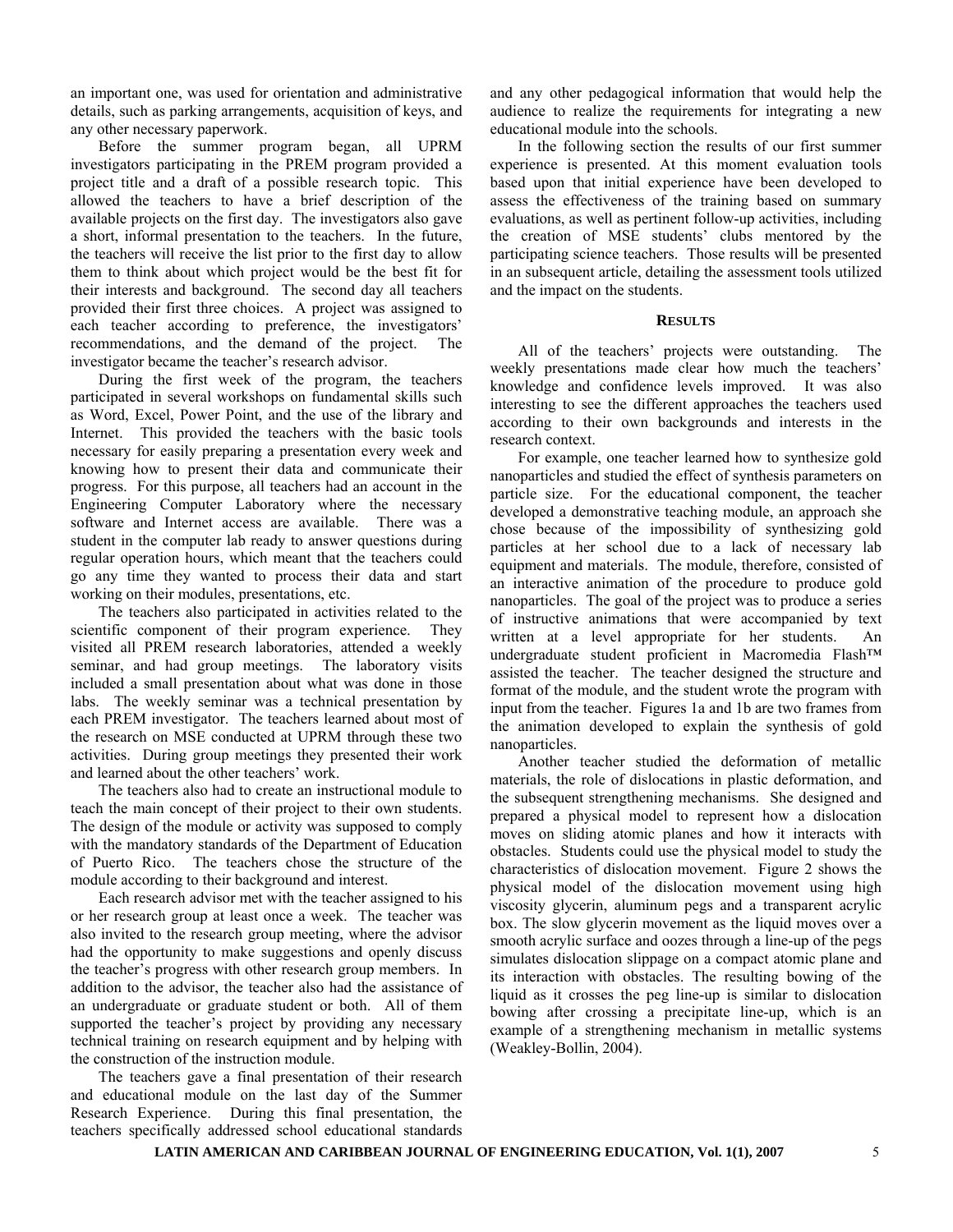

Figure 1: (a) First page of the Flash™ animation introducing nanotechnology; (b) Animation frame showing one step of gold nanoparticle synthesis.



Figure 2: Physical model of a dislocation movement using an acrylic box, aluminum pegs, and glycerin.

#### **ADDITIONAL QUALITATIVE OUTCOMES**

An added value of this research experience was the increased familiarity the teachers gained with a materials research environment and the inherent complexity and increasingly interdisciplinary nature of engineering academia. The laboratory environment allowed interaction with scholars at all educational levels: from undergraduate students to professors (as the research group leaders). In addition, due to the inherent interdisciplinary nature of MSE, each research group consisted of students and faculty from a range of engineering and science departments. As a result, this exposure to a dynamic and synergistic setting broadened the teachers' view of the engineering profession. The teachers' professional development, therefore, included a component on the value of a diversified workforce. The Summer Research Experience also created a professional development opportunity for the students and faculty at UPRM as they learned to work with the teachers and learned about K-12 education. This development of communication and people skills is an important part of training the future engineering workforce (Yaşar, 2006).

Finally, in the following fall semester, the participating teachers encouraged their students to start their own Materials Science & Engineering Clubs. Under the guidance of their teacher mentor, student club members further explore the exciting field of MSE. PREM contributes to these clubs by having students lead demonstrative experiments during club meetings and PREM faculty visit the schools to talk about their own research work.

#### **CONCLUSIONS**

Subsequent interviews by the coordinator of the Office of Education and Outreach indicated that the participating teachers felt extremely satisfied with their contribution to research. Their presentations showed their proficiency in the research themes and overall comprehension of the underlying concepts. The teachers also noted that the experience demonstrated to them how demanding the projects were and how time consuming research is. Nevertheless, they enthusiastically accepted the challenge and were highly motivated to learn new concepts.

The particular institutional context at UPRM (Hispanic student body with a large percentage of female engineering) provides a fertile ground to expand the present initiative. In summary, PREM has helped create an interactive MSE community with constituents from all educational levels: from high school students and teachers, to undergraduate and graduate students, to researchers.

#### **RECOMMENDATIONS**

The developed modules have to be tested in the classroom, including assessment of their content and satisfaction of the target audience (students). The long-term results could be seen in several years if an engineer says that he/she chose the career because of the experience he/she had with an MSE activity prepared by his/her teacher (a PREMtrained one) in high school.

#### **ACKNOWLEDGMENT**

This material is based upon work supported by the National Science Foundation under Grant Numbers 0351449 (PREM Program) and DMR-0079983 and DMR-0520527